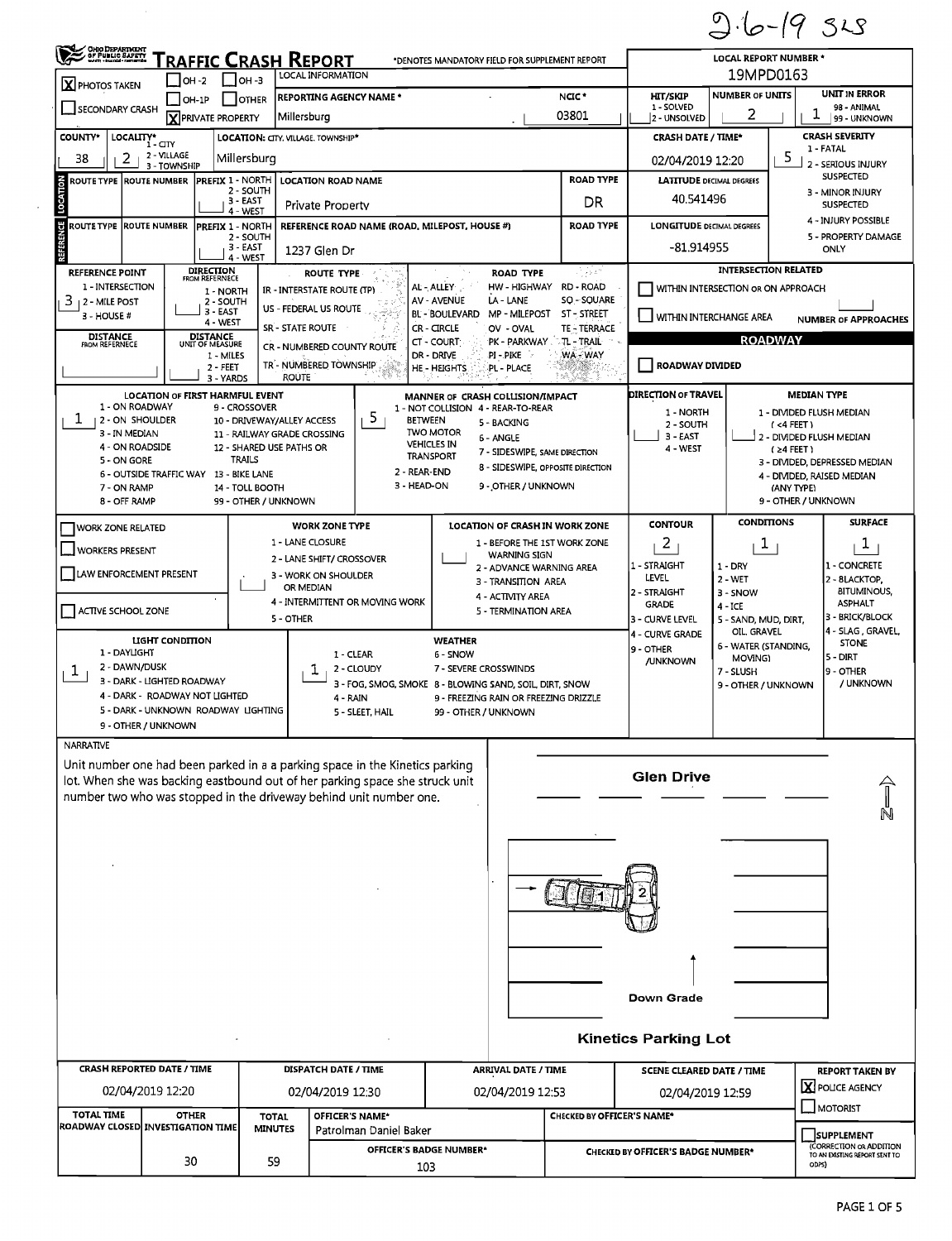| OHIO DEPARTMENT<br>OF PUBLIC SAPETY                                                                                                                                                                          |                                                                                                               | <b>LOCAL REPORT NUMBER</b>                                                                               |                                                                 |                                              |                                            |                                                                    |  |  |  |  |  |  |
|--------------------------------------------------------------------------------------------------------------------------------------------------------------------------------------------------------------|---------------------------------------------------------------------------------------------------------------|----------------------------------------------------------------------------------------------------------|-----------------------------------------------------------------|----------------------------------------------|--------------------------------------------|--------------------------------------------------------------------|--|--|--|--|--|--|
|                                                                                                                                                                                                              |                                                                                                               | 19MPD0163                                                                                                |                                                                 |                                              |                                            |                                                                    |  |  |  |  |  |  |
| OWNER NAME: LAST, FIRST, MIDDLE (EI SAME AS DRIVER)<br>UNIT#                                                                                                                                                 |                                                                                                               | OWNER PHONE:INCLUDE AREA CODE (E) SAME AS DRIVER)                                                        | DAMAGE                                                          |                                              |                                            |                                                                    |  |  |  |  |  |  |
| KLEPATZKI, CAROL, R                                                                                                                                                                                          |                                                                                                               | <b>DAMAGE SCALE</b>                                                                                      |                                                                 |                                              |                                            |                                                                    |  |  |  |  |  |  |
| 1 - NONE<br>3 - FUNCTIONAL DAMAGE<br>OWNER ADDRESS: STREET, CITY, STATE, ZIP ( E SAME AS DRIVER)<br>2 - MINOR DAMAGE<br>4 - DISABLING DAMAGE<br>33229 SR 83, MILLERSBURG, OH, 44654                          |                                                                                                               |                                                                                                          |                                                                 |                                              |                                            |                                                                    |  |  |  |  |  |  |
| COMMERCIAL CARRIER: NAME, ADDRESS, CITY, STATE, ZIP                                                                                                                                                          |                                                                                                               | COMMERCIAL CARRIER PHONE: INCLUDE AREA CODE                                                              | 9 - UNKNOWN                                                     |                                              |                                            |                                                                    |  |  |  |  |  |  |
| I. YT                                                                                                                                                                                                        |                                                                                                               |                                                                                                          | 330-674-6182                                                    |                                              | <b>DAMAGED AREA(S)</b>                     |                                                                    |  |  |  |  |  |  |
| LP STATE LICENSE PLATE #                                                                                                                                                                                     | <b>VEHICLE IDENTIFICATION #</b>                                                                               |                                                                                                          | <b>VEHICLE YEAR</b>                                             | <b>VEHICLE MAKE</b>                          |                                            | INDICATE ALL THAT APPLY                                            |  |  |  |  |  |  |
| <b>HFA7866</b><br>OН                                                                                                                                                                                         | 1FAHP3FNGAW104242                                                                                             |                                                                                                          | 2017                                                            | FORD                                         |                                            |                                                                    |  |  |  |  |  |  |
| <b>INSURANCE COMPANY</b><br><b>X</b> INSURANCE<br><b>HABURNS INSURANCE SERVICE</b>                                                                                                                           | <b>INSURANCE POLICY #</b><br>9538455201                                                                       |                                                                                                          | <b>COLOR</b><br>WHI                                             | <b>VEHICLE MODEL</b><br><b>ESCAPE</b>        |                                            |                                                                    |  |  |  |  |  |  |
| <b>TYPE OF USE</b>                                                                                                                                                                                           | US DOT #                                                                                                      |                                                                                                          | TOWED BY: COMPANY NAME                                          |                                              |                                            |                                                                    |  |  |  |  |  |  |
| <b>GOVERNMENT</b><br>COMMERCIAL<br><b>RESPONSE</b>                                                                                                                                                           | IN EMERGENCY                                                                                                  |                                                                                                          |                                                                 |                                              |                                            |                                                                    |  |  |  |  |  |  |
| INTERLOCK                                                                                                                                                                                                    | VEHICLE WEIGHT GVWR/GCWR<br># OCCUPANTS<br>$1 - 510K$ LBS.                                                    |                                                                                                          | <b>HAZARDOUS MATERIAL</b><br><b>IMATERIAL</b><br><b>CLASS #</b> | PLACARD ID #                                 |                                            |                                                                    |  |  |  |  |  |  |
| HIT/SKIP UNIT<br>DEVICE<br>EQUIPPED                                                                                                                                                                          | 2 - 10,001 - 26K LBS.<br>$3 - 26K$ LBS.                                                                       |                                                                                                          | <b>RELEASED</b><br>PLACARD                                      |                                              |                                            |                                                                    |  |  |  |  |  |  |
| 23 - PEDESTRIAN/SKATER<br>12 - GOLF CART<br>1B - LIMO (LIVERY VEHICLE)<br>1 - PASSENGER CAR<br>6 - VAN (9-15 SEATS)                                                                                          |                                                                                                               |                                                                                                          |                                                                 |                                              |                                            |                                                                    |  |  |  |  |  |  |
| 2 - PASSENGER VAN<br>7 - MOTORCYCLE 2-WHEELED<br>13 - SNOWMOBILE<br>24 - WHEELCHAIR (ANY TYPE)<br>19 - BUS (16+ PASSENGERS)<br>3<br>(MINIVAN)<br>B - MOTORCYCLE 3-WHEELED<br>14 - SINGLE UNIT                |                                                                                                               |                                                                                                          |                                                                 |                                              |                                            |                                                                    |  |  |  |  |  |  |
| UNIT TYPE 3 - SPORT UTILITY<br>9 - AUTOCYCLE<br>VEHICLE                                                                                                                                                      | <b>TRUCK</b><br>15 - SEMI-TRACTOR                                                                             | 20 - OTHER VEHICLE<br>21 - HEAVY EQUIPMENT                                                               |                                                                 | 25 - OTHER NON-MOTORIST<br>26 - BICYCLE      |                                            | ю                                                                  |  |  |  |  |  |  |
| BICYCLE<br>4 - PICK UP                                                                                                                                                                                       | 10 - MOPED OR MOTORIZED<br>16 - FARM EQUIPMENT                                                                |                                                                                                          | 22 - ANIMAL WITH RIDER OR<br>ANIMAL-DRAWN VEHICLE               | 27 - TRAIN                                   |                                            |                                                                    |  |  |  |  |  |  |
| 5 - CARGO VAN<br>11 - ALL TERRAIN VEHCILE<br>(ATV/UTV)                                                                                                                                                       | 17 - MOTORHOME                                                                                                |                                                                                                          |                                                                 | 99 - UNKNOWN OR HIT/SKIP                     |                                            |                                                                    |  |  |  |  |  |  |
| # of TRAILING UNITS                                                                                                                                                                                          |                                                                                                               |                                                                                                          |                                                                 |                                              |                                            | 12                                                                 |  |  |  |  |  |  |
| VEHICLE<br>WAS VEHICLE OPERATING IN AUTONOMOUS<br>MODE WHEN CRASH OCCURRED?                                                                                                                                  | 0 - NO AUTOMATION                                                                                             |                                                                                                          | 3 - CONDITIONAL AUTOMATION 9 - UNKNOWN                          |                                              |                                            |                                                                    |  |  |  |  |  |  |
|                                                                                                                                                                                                              | 0<br>1 - DRIVER ASSISTANCE                                                                                    |                                                                                                          | 4 - HIGH AUTOMATION                                             |                                              |                                            |                                                                    |  |  |  |  |  |  |
| 1-YES 2-NO 9-OTHER/UNKNOWN                                                                                                                                                                                   | AUTONOMOUS 2 - PARTIAL AUTOMATION S - FULL AUTOMATION<br>MODE LEVEL                                           |                                                                                                          |                                                                 |                                              |                                            |                                                                    |  |  |  |  |  |  |
| 1 - NONE                                                                                                                                                                                                     | 6 - BUS - CHARTER/TOUR<br>11 - FIRE                                                                           | <b>16 - FARM</b>                                                                                         |                                                                 | 21 - MAIL CARRIER                            |                                            |                                                                    |  |  |  |  |  |  |
| $2 - TAXI$<br>3 - ELECTRONIC RIDE                                                                                                                                                                            | 7 - BUS - INTERCITY<br>12 - MILITARY<br>8 - BUS - SHUTTLE<br>13 - POLICE                                      | 17 - MOWING<br>18 - SNOW REMOVAL                                                                         |                                                                 | 99 - OTHER / UNKNOWN                         |                                            |                                                                    |  |  |  |  |  |  |
| SHARING<br>SPECIAL<br>FUNCTION 4 - SCHOOL TRANSPORT                                                                                                                                                          | 14 - PUBLIC UTILITY<br>9-BUS - OTHER                                                                          | 19 - TOWING                                                                                              |                                                                 |                                              |                                            |                                                                    |  |  |  |  |  |  |
| 5 - BUS - TRANSIT/COMMUTER                                                                                                                                                                                   | 15 - CONSTRUCTION EQUIP.<br>10 - AMBULANCE                                                                    |                                                                                                          | 20 - SAFETY SERVICE<br><b>PATROL</b>                            |                                              |                                            |                                                                    |  |  |  |  |  |  |
| 1 - NO CARGO BODY TYPE                                                                                                                                                                                       | 4 - LOGGING<br>7 - GRAIN/CHIPS/GRAVEL                                                                         | 99 - OTHER / UNKNOWN<br>11 - DUMP<br>12 - CONCRETE MIXER<br>13 - AUTO TRANSPORTER<br>14 - GARBAGE/REFUSE |                                                                 |                                              |                                            |                                                                    |  |  |  |  |  |  |
| 1<br>/ NOT APPLICABLE<br>2 - BUS<br><b>CARGO</b>                                                                                                                                                             | 5 - INTERMODAL<br>8 - POLE<br><b>CONTAINER CHASSIS</b>                                                        |                                                                                                          |                                                                 |                                              |                                            |                                                                    |  |  |  |  |  |  |
| 3 - VEHICLE TOWING<br><b>BODY</b><br>ANOTHER MOTOR VEHICLE                                                                                                                                                   | 9 - CARGO TANK<br>6 - CARGOVAN<br>10 FLAT BED<br>/ENCLOSED BOX                                                |                                                                                                          |                                                                 |                                              |                                            | Į₩<br>-3<br>9 H F<br>l 3<br>9                                      |  |  |  |  |  |  |
| <b>TYPE</b><br>1 - TURN SIGNALS                                                                                                                                                                              | 4 - BRAKES<br>7 - WORN OR SLICK TIRES                                                                         |                                                                                                          |                                                                 |                                              |                                            |                                                                    |  |  |  |  |  |  |
| 2 - HEAD LAMPS<br><b>VEHICLE</b>                                                                                                                                                                             | 5 - STEERING<br>8 - TRAILER EQUIPMENT                                                                         | 99 - OTHER / UNKNOWN<br>9 - MOTOR TROUBLE<br>10 - DISABLED FROM PRIOR                                    |                                                                 |                                              |                                            |                                                                    |  |  |  |  |  |  |
| 3 - TAIL LAMPS<br>DEFECTS                                                                                                                                                                                    | DEFECTIVE<br>6 - TIRE BLOWOUT                                                                                 |                                                                                                          | <b>ACCIDENT</b>                                                 |                                              | $\Box$ - NO DAMAGE [0]                     | LI- UNDERCARRIAGE [14 ]                                            |  |  |  |  |  |  |
| 1 - INTERSECTION -                                                                                                                                                                                           | 4 - MIDBLOCK -<br>7 - SHOULDER/ROADSIDE                                                                       | 10 - DRIVEWAY ACCESS                                                                                     |                                                                 | 99 - OTHER / UNKNOWN                         |                                            |                                                                    |  |  |  |  |  |  |
| MARKED CROSSWALK<br>2 - INTERSECTION -<br>NON-                                                                                                                                                               | MARKED CROSSWALK<br>8 - SIDEWALK<br>5 - TRAVEL LANE -                                                         |                                                                                                          | 11 - SHARED USE PATHS<br>OR TRAILS                              |                                              | $\Box$ -TOP[13]<br>$\Box$ - ALL AREAS [15] |                                                                    |  |  |  |  |  |  |
| <b>MOTORIST</b><br><b>UNMARKED CROSSWALK</b><br>LOCATION<br>3 - INTERSECTION - OTHER                                                                                                                         | 9 - MEDIAN/CROSSING<br>OTHER LOCATION<br><b>ISLAND</b><br><b>6 - BICYCLE LANE</b>                             |                                                                                                          | 12 - FIRST RESPONDER<br>AT INCIDENT SCENE                       |                                              | L. UNIT NOT AT SCENE [ 16 ]                |                                                                    |  |  |  |  |  |  |
| 1 - NON-CONTACT                                                                                                                                                                                              | 1 - STRAIGHT AHEAD<br>9 - LEAVING TRAFFIC                                                                     |                                                                                                          | 15 - WALKING, RUNNING,                                          | 21 - STANDING OUTSIDE                        |                                            | INITIAL POINT OF CONTACT                                           |  |  |  |  |  |  |
| 2 - NON-COLLISION                                                                                                                                                                                            | LANE<br>2 - BACKING<br>3 - CHANGING LANES<br>10 - PARKED                                                      |                                                                                                          | JOGGING, PLAYING<br>16 - WORKING                                | DISABLED VEHICLE<br>99 - OTHER / UNKNOWN     | 0 - NO DAMAGE                              | 14 - UNDERCARRIAGE                                                 |  |  |  |  |  |  |
| 2<br>3<br>3 - STRIKING                                                                                                                                                                                       | 4 - OVERTAKING/PASSING<br>11 - SLOWING OR STOPPED                                                             |                                                                                                          | 17 - PUSHING VEHICLE                                            |                                              | 6                                          | 1-12 - REFER TO UNIT 15 - VEHICLE NOT AT SCENE                     |  |  |  |  |  |  |
| <b>ACTION</b><br>4 - STRUCK<br><b>ACTIONS 6 - MAKING LEFT TURN</b>                                                                                                                                           | PRE-CRASH 5 - MAXING RIGHT TURN<br>IN TRAFFIC<br>12 - DRIVERLESS                                              |                                                                                                          | 18 - APPROACHING OR<br>LEAVING VEHICLE                          |                                              | DIAGRAM                                    | 99 - UNKNOWN                                                       |  |  |  |  |  |  |
| 5 - BOTH STRIKING<br>& STRUCK                                                                                                                                                                                | 7 - MAKING U-TURN<br>13 - NEGOTIATING A CURVE<br>8 - ENTERING TRAFFIC<br>14 - ENTERING OR CROSSING            |                                                                                                          | 19 - STANDING<br>20 - OTHER NON-MOTORIST                        |                                              | $13 - TOP$                                 |                                                                    |  |  |  |  |  |  |
| 9 - OTHER / UNKNOWN                                                                                                                                                                                          | LANE<br>SPECIFIED LOCATION                                                                                    |                                                                                                          |                                                                 |                                              |                                            | TRAFFIC                                                            |  |  |  |  |  |  |
| 1 - NONE<br>2 - FAILURE TO YIELD                                                                                                                                                                             | 8 - FOLLOWING TOO CLOSE 13 - IMPROPER START FROM<br>/ACDA<br>A PARKED POSITION                                |                                                                                                          | 18 - OPERATING DEFECTIVE<br>EQUIPMENT                           | 23 - OPENING DOOR INTO<br>ROADWAY            | <b>TRAFFICWAY FLOW</b><br>1 - ONE-WAY      | TRAFFIC CONTROL                                                    |  |  |  |  |  |  |
| 3 - RAN RED LIGHT<br>4 - RAN STOP SIGN<br>12                                                                                                                                                                 | 9 - IMPROPER LANE<br>14 - STOPPED OR PARKED<br>CHANGE<br>ILLEGALLY                                            |                                                                                                          | 19 - LOAD SHIFTING<br>/FALLING/SPILLING                         | 99 - OTHER IMPROPER<br><b>ACTION</b>         | 2 - TWO-WAY                                | 1 - ROUNDABOUT 4 - STOP SIGN<br>2 - SIGNAL<br>5 - YIELD SIGN       |  |  |  |  |  |  |
| 5 - UNSAFE SPEED<br>CONTRIBUTING 6 - IMPROPER TURN                                                                                                                                                           | 10 - IMPROPER PASSING<br>15 - SWERVING TO AVOID<br>16 - WRONG WAY                                             |                                                                                                          | 20 - IMPROPER CROSSING                                          |                                              | 2                                          | ь<br>3 - FLASHER<br><b>6 - NO CONTROL</b>                          |  |  |  |  |  |  |
| CIRCUMSTANCES <sub>7</sub> - LEFT OF CENTER                                                                                                                                                                  | 11 - DROVE OFF ROAD<br>12 - IMPROPER BACKING<br>17 - VISION OBSTRUCTION                                       |                                                                                                          | 21 - LYING IN ROADWAY<br>22 - NOT DISCERNIBLE                   |                                              | # or THROUGH LANES                         | <b>RAIL GRADE CROSSING</b>                                         |  |  |  |  |  |  |
| EVENTS <sub>(9)</sub><br><b>SEQUENCE OF EVENTS</b>                                                                                                                                                           |                                                                                                               |                                                                                                          |                                                                 |                                              | ON ROAD                                    | 1 - NOT INVLOVED                                                   |  |  |  |  |  |  |
|                                                                                                                                                                                                              | いこでのあいの<br>NON-COLLISION                                                                                      |                                                                                                          | <b>JIRESE DESCRIPTION</b>                                       | AT ZEREN.                                    | 2                                          | 2 - INVOLVED-ACTIVE CROSSING<br>ı<br>3 - INVOLVED-PASSIVE CROSSING |  |  |  |  |  |  |
| 1 - OVERTURN/ROLLOVER<br>20<br>2 - FIRE/EXPLOSION                                                                                                                                                            | 7 - SEPARATION OF UNITS<br>12 - DOWNHILL RUNAWAY<br><b>8 - RAN OFF ROAD RIGHT</b><br>13 - OTHER NON-COLLISION |                                                                                                          | 19 - ANIMAL -OTHER<br>20 MOTOR VEHICLE IN                       | 23 - STRUCK BY FALLING,<br>SHIFTING CARGO OR |                                            |                                                                    |  |  |  |  |  |  |
| 3 - IMMERSION<br>4 - JACKKNIFE                                                                                                                                                                               | 9 - RAN OFF ROAD LEFT<br>14 - PEDESTRIAN<br>10 - CROSS MEDIAN<br>15 - PEDALCYCLE                              |                                                                                                          | <b>TRANSPORT</b><br>21 - PARKED MOTOR                           | ANYTHING SET IN<br>MOTION BY A MOTOR         |                                            | UNIT / NON-MOTORIST DIRECTION<br>1 - NORTH<br>S - NORTHEAST        |  |  |  |  |  |  |
| 5 - CARGO / EQUIPMENT<br>LOSS OR SHIFT                                                                                                                                                                       | 11 - CROSS CENTERLINE -<br>16 - RAILWAY VEHICLE<br>OPPOSITE DIRECTION                                         |                                                                                                          | <b>VEHICLE</b>                                                  | VEHICLE<br>24 - OTHER MOVABLE                |                                            | 2 - SOUTH<br><b>6 - NORTHWEST</b>                                  |  |  |  |  |  |  |
| 22 - WORK ZONE<br>17 - ANIMAL - FARM<br>OBJECT<br>3-EAST<br>7 - SOUTHEAST<br>OF TRAVEL<br>MAINTENANCE<br>6 - EQUIPMENT FAILURE<br>18 - ANIMAL - DEER<br>3<br><b>FROM</b><br>то<br>4 - WEST                   |                                                                                                               |                                                                                                          |                                                                 |                                              |                                            |                                                                    |  |  |  |  |  |  |
| 3<br>ารแกร่นั้น พิมพัน                                                                                                                                                                                       | <b>COLLISION WITH FIXED OBJECT - STRUCK COLLISION WITH FIXED OBJECT - STRUCK</b>                              |                                                                                                          | EQUIPMENT                                                       | T. T. PERK 1                                 |                                            | <b>B-SOUTHWEST</b><br>9 - OTHER / UNKNOWN                          |  |  |  |  |  |  |
| 25 - IMPACT ATTENUATOR 31 - GUARDRAIL END<br>38 - OVERHEAD SIGN POST<br>45 - EMBANKMENT<br>52 - BUILDING<br>/ CRASH CUSHION<br>32 - PORTABLE BARRIER<br>39 - LIGHT / LUMINARIES<br>46 - FENCE<br>53 - TUNNEL |                                                                                                               |                                                                                                          |                                                                 |                                              |                                            |                                                                    |  |  |  |  |  |  |
| 26 - BRIDGE OVERHEAD<br><b>STRUCTURE</b>                                                                                                                                                                     | 33 - MEDIAN CABLE BARRIER<br><b>SUPPORT</b><br>34 - MEDIAN GUARDRAIL<br>40 - UTILITY POLE                     | 48 - TREE                                                                                                | 47 - MAILBOX                                                    | 54 - OTHER FIXED<br>OBJECT                   | <b>UNIT SPEED</b><br>DETECTED SPEED        |                                                                    |  |  |  |  |  |  |
| 5<br>27 - BRIDGE PIER OR<br><b>ABUTMENT</b>                                                                                                                                                                  | <b>BARRIER</b><br>41 - OTHER POST, POLE<br>OR SUPPORT<br>35 - MEDIAN CONCRETE                                 |                                                                                                          | 49 - FIRE HYDRANT<br>50 WORK ZONE                               | 99 OTHER / UNKNOWN                           | 2                                          | 1 - STATED / ESTIMATED SPEED                                       |  |  |  |  |  |  |
| 28 - BRIDGE PARAPET                                                                                                                                                                                          | <b>BARRIER</b><br>42 - CULVERT                                                                                |                                                                                                          | MAINTENANCE<br>EQUIPMENT                                        |                                              |                                            | T<br>  2 - CALCULATED / EDR                                        |  |  |  |  |  |  |
| 29 - BRIDGE RAIL<br>30 - GUARDRAIL FACE                                                                                                                                                                      | 36 - MEDIAN OTHER BARRIER<br>43 - CURB<br>37 - TRAFFIC SIGN POST<br>44 - DITCH                                | 51 - WALL                                                                                                |                                                                 |                                              | POSTED SPEED                               |                                                                    |  |  |  |  |  |  |
| FIRST HARMFUL EVENT                                                                                                                                                                                          | <b>MOST HARMFUL EVENT</b>                                                                                     |                                                                                                          |                                                                 |                                              | 3 - UNDETERMINED                           |                                                                    |  |  |  |  |  |  |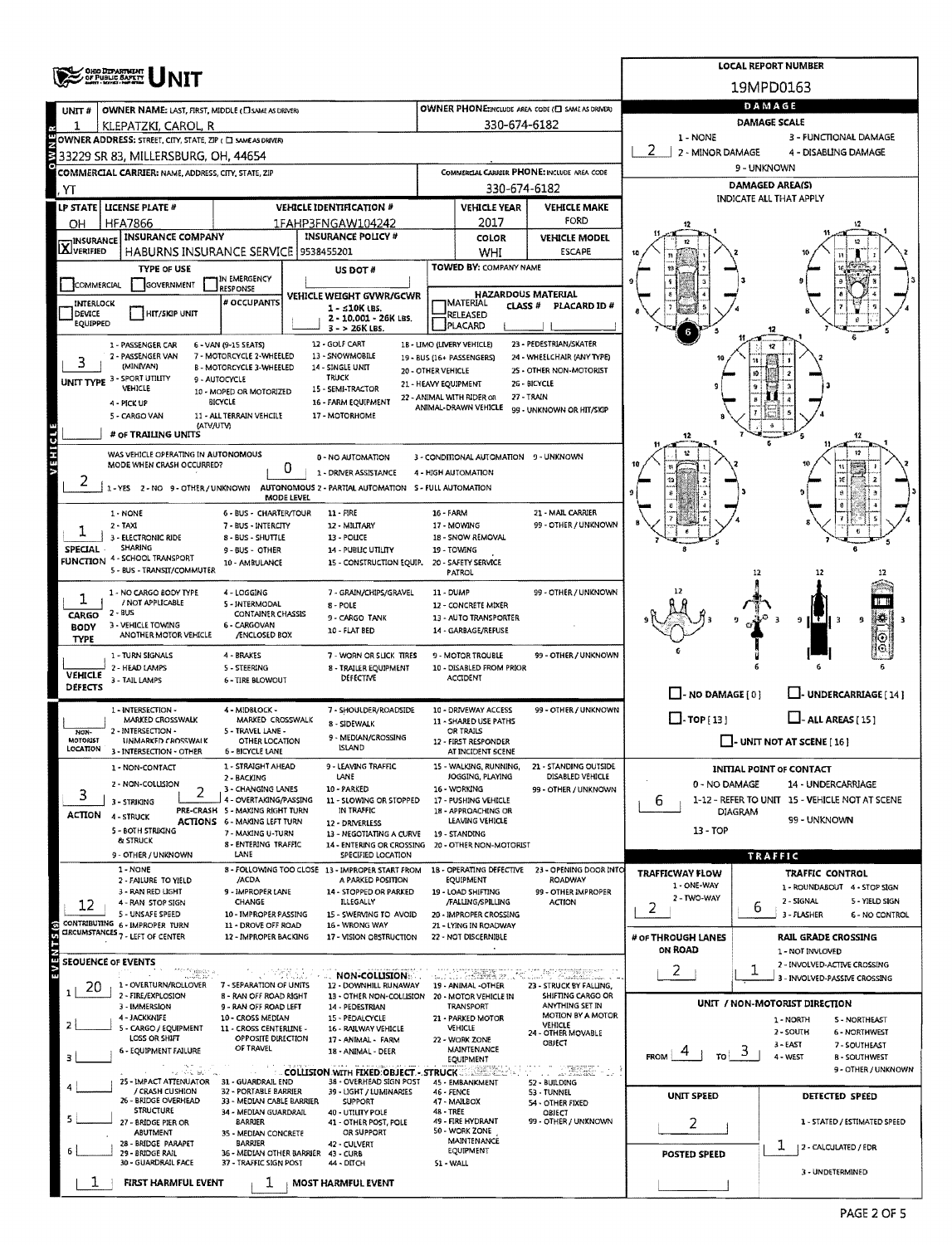|                               |                                                             |                                                          | <b>LOCAL REPORT NUMBER</b>                                              |                                                                       |                                                   |                                                       |                                             |                                                                      |  |  |  |  |  |  |
|-------------------------------|-------------------------------------------------------------|----------------------------------------------------------|-------------------------------------------------------------------------|-----------------------------------------------------------------------|---------------------------------------------------|-------------------------------------------------------|---------------------------------------------|----------------------------------------------------------------------|--|--|--|--|--|--|
|                               | OHIO DEPARTMENT<br>OF PUBLIC BAFETY                         |                                                          | 19MPD0163                                                               |                                                                       |                                                   |                                                       |                                             |                                                                      |  |  |  |  |  |  |
| UNIT#                         | OWNER NAME: LAST, FIRST, MIDDLE (C) SAME AS DRIVER)         |                                                          |                                                                         |                                                                       |                                                   | OWNER PHONE:INCLUDE AREA CODE (E) SAME AS DRIVERY     | DAMAGE                                      |                                                                      |  |  |  |  |  |  |
| 2                             | YOUNG, STEVEN, R                                            |                                                          |                                                                         |                                                                       | 330-231-5350                                      |                                                       | <b>DAMAGE SCALE</b>                         |                                                                      |  |  |  |  |  |  |
|                               | OWNER ADDRESS: STREET, CITY, STATE, ZIP ( C SAME AS DRIVER) |                                                          |                                                                         |                                                                       |                                                   |                                                       | 1 - NONE<br>-2<br>2 - MINOR DAMAGE          | 3 - FUNCTIONAL DAMAGE<br>4 - DISABLING DAMAGE                        |  |  |  |  |  |  |
|                               | 354 S SCHOOL ST., MILLERSBURG, OH, 44654                    |                                                          |                                                                         |                                                                       |                                                   |                                                       | 9 - UNKNOWN                                 |                                                                      |  |  |  |  |  |  |
|                               | COMMERCIAL CARRIER: NAME, ADDRESS, CITY, STATE, ZIP         |                                                          |                                                                         |                                                                       | 330-231-5350                                      | COMMERCIAL CARRIER PHONE: INCLUDE AREA CODE           | <b>DAMAGED AREA(S)</b>                      |                                                                      |  |  |  |  |  |  |
| <b>LP STATE</b>               | LICENSE PLATE #                                             |                                                          | <b>VEHICLE IDENTIFICATION #</b>                                         |                                                                       | <b>VEHICLE YEAR</b>                               | <b>VEHICLE MAKE</b>                                   | INDICATE ALL THAT APPLY                     |                                                                      |  |  |  |  |  |  |
| OН                            | <b>FFK6060</b>                                              |                                                          | 1FAHP3FNGAW104242                                                       |                                                                       | 2010                                              | FORD                                                  |                                             |                                                                      |  |  |  |  |  |  |
|                               | <b>INSURANCE COMPANY</b>                                    |                                                          | <b>INSURANCE POLICY #</b>                                               |                                                                       | <b>COLOR</b>                                      | <b>VEHICLE MODEL</b>                                  |                                             |                                                                      |  |  |  |  |  |  |
| <b>X</b> <sup>INSURANCE</sup> | <b>NATIONWIDE</b>                                           |                                                          | 9234J130562                                                             |                                                                       | BLU                                               | FOCUS                                                 |                                             |                                                                      |  |  |  |  |  |  |
|                               | <b>TYPE OF USE</b>                                          | I IN EMERGENCY                                           | <b>US DOT #</b>                                                         |                                                                       | TOWED BY: COMPANY NAME                            |                                                       |                                             |                                                                      |  |  |  |  |  |  |
| COMMERCIAL                    | <b>GOVERNMENT</b>                                           | RESPONSE                                                 | VEHICLE WEIGHT GVWR/GCWR                                                |                                                                       | <b>HAZARDOUS MATERIAL</b>                         |                                                       |                                             |                                                                      |  |  |  |  |  |  |
| INTERLOCK<br>DEVICE           | <b>HIT/SKIP UNIT</b>                                        | # OCCUPANTS                                              | 1 - ≤10K LBS.                                                           |                                                                       | MATERIAL<br><b>CLASS#</b><br>RELEASED             | <b>PLACARD ID#</b>                                    |                                             |                                                                      |  |  |  |  |  |  |
| EQUIPPED                      |                                                             |                                                          | 2 - 10.001 - 26K LBS.<br>3 - > 26K LBS.                                 |                                                                       | PLACARD                                           |                                                       |                                             |                                                                      |  |  |  |  |  |  |
|                               | 1 - PASSENGER CAR                                           | 6 - VAN (9-15 SEATS)                                     | 12 - GOLF CART                                                          |                                                                       | 18 - LIMO (LIVERY VEHICLE)                        | 23 - PEDESTRIAN/SKATER                                |                                             | ĸ                                                                    |  |  |  |  |  |  |
|                               | 2 - PASSENGER VAN<br>(MINIVAN)                              | 7 - MOTORCYCLE 2-WHEELED<br>8 - MOTORCYCLE 3-WHEELED     | 13 - SNOWMOBILE<br>14 - SINGLE UNIT                                     | 20 - OTHER VEHICLE                                                    | 19 - BUS (16+ PASSENGERS)                         | 24 - WHEELCHAIR (ANY TYPE)<br>25 - OTHER NON-MOTORIST |                                             |                                                                      |  |  |  |  |  |  |
|                               | UNIT TYPE 3 - SPORT UTHITY<br>VEHICLE                       | 9 - AUTOCYCLE                                            | <b>TRUCK</b><br>15 - SEMI-TRACTOR                                       | 21 - HEAVY EQUIPMENT                                                  |                                                   | 26 - BICYCLE                                          |                                             |                                                                      |  |  |  |  |  |  |
|                               | 4 - PICK UP                                                 | 10 - MOPED OR MOTORIZED<br><b>BICYCLE</b>                | 16 - FARM EQUIPMENT                                                     |                                                                       | 22 - ANIMAL WITH RIDER OR<br>ANIMAL-DRAWN VEHICLE | 27 - TRAIN                                            |                                             |                                                                      |  |  |  |  |  |  |
|                               | S - CARGO VAN                                               | 11 - ALL TERRAIN VEHCILE                                 | 17 - MOTORHOME                                                          |                                                                       |                                                   | 99 - UNKNOWN OR HIT/SKIP                              |                                             |                                                                      |  |  |  |  |  |  |
|                               | (ATV/UTV)<br># OF TRAILING UNITS                            |                                                          |                                                                         |                                                                       |                                                   |                                                       | 12                                          | 12                                                                   |  |  |  |  |  |  |
| <b>AEHICLE</b>                | WAS VEHICLE OPERATING IN AUTONOMOUS                         |                                                          | 0 - NO AUTOMATION                                                       |                                                                       | 3 - CONDITIONAL AUTOMATION 9 - UNKNOWN            |                                                       |                                             | 12                                                                   |  |  |  |  |  |  |
|                               | MODE WHEN CRASH OCCURRED?                                   | 0                                                        | 1 - DRIVER ASSISTANCE                                                   |                                                                       | 4 - HIGH AUTOMATION                               |                                                       |                                             |                                                                      |  |  |  |  |  |  |
| 2                             | 1-YES 2-NO 9-OTHER/UNKNOWN                                  |                                                          | AUTONOMOUS 2 - PARTIAL AUTOMATION 5 - FULL AUTOMATION                   |                                                                       |                                                   |                                                       | 15                                          |                                                                      |  |  |  |  |  |  |
|                               | 1 - NONE                                                    | MODE LEVEL<br>6 - BUS - CHARTER/TOUR                     | 11 - FIRE                                                               | 16 - FARM                                                             |                                                   | 21 - MAIL CARRIER                                     |                                             |                                                                      |  |  |  |  |  |  |
|                               | $2 - TAXI$                                                  | 7 - BUS - INTERCITY                                      | 12 - MILITARY                                                           |                                                                       | 17 - MOWING                                       | 99 - OTHER / UNKNOWN                                  |                                             |                                                                      |  |  |  |  |  |  |
|                               | 3 - ELECTRONIC RIDE<br>SHARING                              | 8 - BUS - SHUTTLE                                        | 13 - POLICE                                                             |                                                                       | 18 - SNOW REMOVAL                                 |                                                       |                                             |                                                                      |  |  |  |  |  |  |
| SPECIAL<br><b>FUNCTION</b>    | 4 - SCHOOL TRANSPORT                                        | 9 - BUS - OTHER<br>10 - AMBULANCE                        | 14 - PUBLIC UTILITY<br>15 - CONSTRUCTION EQUIP.                         |                                                                       | 19 - TOWING<br>20 - SAFETY SERVICE                |                                                       |                                             |                                                                      |  |  |  |  |  |  |
|                               | 5 - BUS - TRANSIT/COMMUTER                                  |                                                          |                                                                         |                                                                       | PATROL                                            |                                                       |                                             | 12<br>12                                                             |  |  |  |  |  |  |
|                               | 1 - NO CARGO BODY TYPE<br>/ NOT APPLICABLE                  | 4 - LOGGING                                              | 7 - GRAIN/CHIPS/GRAVEL                                                  | 11 - DUMP                                                             |                                                   | 99 - OTHER / UNKNOWN                                  |                                             |                                                                      |  |  |  |  |  |  |
| CARGO                         | 2 - BUS                                                     | S - INTERMODAL<br>CONTAINER CHASSIS                      | 8 - POLE<br>9 - CARGO TANK                                              |                                                                       | 12 - CONCRETE MIXER<br>13 - AUTO TRANSPORTER      |                                                       |                                             | IS.<br>9 ILT II<br>9<br>ೆ                                            |  |  |  |  |  |  |
| <b>BODY</b>                   | 3 - VEHICLE TOWING<br>ANOTHER MOTOR VEHICLE                 | 6 - CARGOVAN<br>/ENCLOSED BOX                            | 10 - FLAT BED                                                           |                                                                       | 14 - GARBAGE/REFUSE                               |                                                       |                                             |                                                                      |  |  |  |  |  |  |
| <b>TYPE</b>                   | 1 - TURN SIGNALS                                            | 4 - BRAKES                                               | 7 - WORN OR SLICK TIRES                                                 |                                                                       | 9 - MOTOR TROUBLE                                 | 99 - OTHER / UNKNOWN                                  |                                             |                                                                      |  |  |  |  |  |  |
| <b>VEHICLE</b>                | 2 - HEAD LAMPS                                              | S - STEERING                                             | 8 - TRAILER EQUIPMENT                                                   |                                                                       | 10 - DISABLED FROM PRIOR                          |                                                       |                                             |                                                                      |  |  |  |  |  |  |
| <b>DEFECTS</b>                | 3 - TAIL LAMPS                                              | <b>6 - TIRE BLOWOUT</b>                                  | <b>DEFECTIVE</b>                                                        |                                                                       | ACCIDENT                                          |                                                       |                                             |                                                                      |  |  |  |  |  |  |
|                               | 1 - INTERSECTION -                                          | 4 - MIDBLOCK -                                           | 7 - SHOULDER/ROADSIDE                                                   |                                                                       |                                                   |                                                       | $\Box$ - NO DAMAGE $[0]$                    | L. UNDERCARRIAGE [14]                                                |  |  |  |  |  |  |
|                               | <b>MARKED CROSSWALK</b>                                     | MARKED CROSSWALK                                         | 8 - SIDEWALK                                                            | 10 - DRIVEWAY ACCESS<br>99 - OTHER / UNKNOWN<br>11 - SHARED USE PATHS |                                                   |                                                       | $\Box$ -TOP [13]<br>$\Box$ - ALL AREAS [15] |                                                                      |  |  |  |  |  |  |
| NON-<br>MOTORIST              | - INTERSECTION -<br>$\overline{ }$<br>UNMARKED CROSSWALK    | 5 - TRAVEL LANE -<br>OTHER LOCATION                      | 9 - MEDIAN/CROSSING                                                     | OR TRAILS<br>12 - FIRST RESPONDER                                     |                                                   |                                                       |                                             | $\Box$ - UNIT NOT AT SCENE [16]                                      |  |  |  |  |  |  |
| LOCATION                      | 3 - INTERSECTION - OTHER                                    | 6 - BICYCLE LANE                                         | <b>ISLAND</b>                                                           |                                                                       | AT INCIDENT SCENE                                 |                                                       |                                             |                                                                      |  |  |  |  |  |  |
|                               | 1 - NON-CONTACT<br>2 - NON-COLLISION                        | 1 - STRAIGHT AHEAD<br>2 - BACKING                        | 9 - LEAVING TRAFFIC<br>LANE                                             |                                                                       | 15 - WALKING, RUNNING,<br>JOGGING, PLAYING        | 21 - STANDING OUTSIDE<br>DISABLED VEHICLE             |                                             | <b>INITIAL POINT OF CONTACT</b>                                      |  |  |  |  |  |  |
| 4                             | 11<br>3 - STRIKING                                          | 3 - CHANGING LANES<br>4 - OVERTAKING/PASSING             | 10 - PARKED<br>11 - SLOWING OR STOPPED                                  |                                                                       | 16 - WORKING<br>17 - PUSHING VEHICLE              | 99 - OTHER / UNKNOWN                                  | 0 - NO DAMAGE<br>3                          | 14 - UNDERCARRIAGE<br>1-12 - REFER TO UNIT 15 - VEHICLE NOT AT SCENE |  |  |  |  |  |  |
| ACTION                        | 4 - STRUCK                                                  | PRE-CRASH 5 - MAKING RIGHT TURN                          | IN TRAFFIC                                                              |                                                                       | 18 - APPROACHING OR                               |                                                       | DIAGRAM                                     |                                                                      |  |  |  |  |  |  |
|                               | S - BOTH STRIKING                                           | <b>ACTIONS 6 - MAKING LEFT TURN</b><br>7 - MAKING U-TURN | 12 - DRIVERLESS<br>13 - NEGOTIATING A CURVE                             | LEAVING VEHICLE<br>19 - STANDING                                      |                                                   |                                                       | 13 - TOP                                    | 99 - UNKNOWN                                                         |  |  |  |  |  |  |
|                               | & STRUCK<br>9 - OTHER / UNKNOWN                             | 8 - ENTERING TRAFFIC<br>LANE                             | 14 - ENTERING OR CROSSING<br>SPECIFIED LOCATION                         |                                                                       | 20 - OTHER NON-MOTORIST                           |                                                       |                                             |                                                                      |  |  |  |  |  |  |
|                               | 1 - NONE                                                    |                                                          | 8 - FOLLOWING TOO CLOSE 13 - IMPROPER START FROM                        |                                                                       | 18 - OPERATING DEFECTIVE                          | 23 - OPENING DOOR INTO                                | <b>TRAFFICWAY FLOW</b>                      | TRAFFIC<br>TRAFFIC CONTROL                                           |  |  |  |  |  |  |
|                               | 2 - FAILURE TO YIELD<br>3 - RAN RED LIGHT                   | /ACDA<br>9 - IMPROPER LANE                               | A PARKED POSITION<br>14 - STOPPED OR PARKED                             |                                                                       | EQUIPMENT<br>19 - LOAD SHIFTING                   | ROADWAY<br>99 - OTHER IMPROPER                        | 1 - ONE-WAY                                 | 1 - ROUNDABOUT 4 - STOP SIGN                                         |  |  |  |  |  |  |
| ı                             | 4 - RAN STOP SIGN                                           | CHANGE                                                   | ILLEGALLY                                                               |                                                                       | <b>/FALLING/SPILLING</b>                          | ACTION                                                | 2-TWO-WAY<br>2                              | 2 - SIGNAL<br>S - YIELD SIGN<br>6                                    |  |  |  |  |  |  |
|                               | 5 - UNSAFE SPEED<br>CONTRIBUTING 6 - IMPROPER TURN          | 10 - IMPROPER PASSING<br>11 - DROVE OFF ROAD             | 15 - SWERVING TO AVOID<br>16 - WRONG WAY                                |                                                                       | 20 - IMPROPER CROSSING<br>21 - LYING IN ROADWAY   |                                                       |                                             | 3 - FLASHER<br>6 - NO CONTROL                                        |  |  |  |  |  |  |
| <b>ENTS (S)</b>               | CIRCUMSTANCES 7 - LEFT OF CENTER                            | 12 - IMPROPER BACKING                                    | 17 - VISION OBSTRUCTION                                                 |                                                                       | 22 - NOT DISCERNIBLE                              |                                                       | # OF THROUGH LANES                          | <b>RAIL GRADE CROSSING</b>                                           |  |  |  |  |  |  |
| <b>SEOUENCE OF EVENTS</b>     |                                                             |                                                          |                                                                         |                                                                       |                                                   |                                                       | ON ROAD                                     | 1 - NOT INVLOVED                                                     |  |  |  |  |  |  |
| þ                             | KRITISTER TEERSREIKING TUTABERAS                            |                                                          | NON-COLLISIONS - 2010, 1972, 497, 497, 100                              |                                                                       |                                                   | n i Albert eta Maria                                  | 2                                           | 2 - INVOLVED-ACTIVE CROSSING<br>3 - INVOLVED-PASSIVE CROSSING        |  |  |  |  |  |  |
| 20                            | 1 - OVERTURN/ROLLOVER<br>2 - FIRE/EXPLOSION                 | 7 - SEPARATION OF UNITS<br>8 - RAN OFF ROAD RIGHT        | 12 - DOWNHILL RUNAWAY<br>13 - OTHER NON-COLLISION 20 - MOTOR VEHICLE IN |                                                                       | 19 - ANIMAL -OTHER                                | 23 - STRUCK BY FALLING,<br>SHIFTING CARGO OR          |                                             |                                                                      |  |  |  |  |  |  |
|                               | 3 - IMMERSION                                               | 9 - RAN OFF ROAD LEFT                                    | 14 - PEDESTRIAN                                                         |                                                                       | <b>TRANSPORT</b>                                  | ANYTHING SET IN<br>MOTION BY A MOTOR                  |                                             | UNIT / NON-MOTORIST DIRECTION                                        |  |  |  |  |  |  |
|                               | 4 - JACKXNIFE<br>S - CARGO / EQUIPMENT                      | 10 - CROSS MEDIAN<br>11 - CROSS CENTERLINE -             | 15 - PEDALCYCLE<br>16 - RAILWAY VEHICLE                                 |                                                                       | 21 - PARKED MOTOR<br>VEHICLE                      | VEHICLE<br>24 - OTHER MOVABLE                         |                                             | 1 - NORTH<br>5 - NORTHEAST<br>2 - SOUTH<br><b>6 - NORTHWEST</b>      |  |  |  |  |  |  |
|                               | LOSS OR SHIFT<br>6 - EQUIPMENT FAILURE                      | OPPOSITE DIRECTION<br>OF TRAVEL                          | 17 - ANIMAL - FARM<br>18 - ANIMAL - DEER                                |                                                                       | 22 - WORK ZONE<br>MAINTENANCE                     | OBJECT                                                |                                             | 3 - EAST<br>7 - SOUTHEAST                                            |  |  |  |  |  |  |
|                               | t, e i gress                                                |                                                          |                                                                         |                                                                       | EQUIPMENT                                         | $-$                                                   | $F_{\text{ROM}}$ $\vert$ $\vert$<br>TO I    | $\mathbf{z}$<br>4 - WEST<br>8 - SOUTHWEST                            |  |  |  |  |  |  |
|                               | dan di destin<br>25 - IMPACT ATTENUATOR 31 - GUARDRAIL END  |                                                          | <b>COLLISION WITH FIXED OBJECT - STRUCK.</b><br>38 - OVERHEAD SIGN POST |                                                                       | 45 - EMBANKMENT                                   | الأسفاق مقابل<br>52 - BUILDING                        |                                             | 9 - OTHER / UNKNOWN                                                  |  |  |  |  |  |  |
|                               | / CRASH CUSHION<br>26 - BRIDGE OVERHEAD                     | 32 - PORTABLE BARRIER<br>33 - MEDIAN CABLE BARRIER       | 39 - LIGHT / LUMINARIES<br><b>SUPPORT</b>                               | 46 - FENCE                                                            | 47 - MAILBOX                                      | 53 - TUNNEL<br>54 - OTHER FIXED                       | UNIT SPEED                                  | DETECTED SPEED                                                       |  |  |  |  |  |  |
|                               | <b>STRUCTURE</b>                                            | 34 - MEDIAN GUARDRAIL                                    | 40 - UTILITY POLE                                                       | <b>48 - TREE</b>                                                      |                                                   | OBJECT                                                |                                             |                                                                      |  |  |  |  |  |  |
|                               | 27 - BRIDGE PIER OR<br>ABUTMENT                             | BARRIER<br>35 - MEDIAN CONCRETE                          | 41 - OTHER POST, POLE<br>OR SUPPORT                                     |                                                                       | 49 - FIRE HYDRANT<br>50 - WORK ZONE               | 99 - OTHER / UNKNOWN                                  | 0                                           | 1 - STATED / ESTIMATED SPEED                                         |  |  |  |  |  |  |
|                               | 28 - BRIDGE PARAPET<br>29 - BRIDGE RAIL                     | <b>BARRIER</b><br>36 - MEDIAN OTHER BARRIER              | 42 - CULVERT<br>43 - CURB                                               |                                                                       | MAINTENANCE<br>EQUIPMENT                          |                                                       | POSTED SPEED                                | ı.<br>2 - CALCULATED / EDR                                           |  |  |  |  |  |  |
|                               | 30 - GUARDRAIL FACE                                         | 37 - TRAFFIC SIGN POST                                   | 44 - DITCH                                                              | 51 - WALL                                                             |                                                   |                                                       |                                             | 3 - UNDETERMINED                                                     |  |  |  |  |  |  |
|                               | FIRST HARMFUL EVENT                                         | ı                                                        | MOST HARMFUL EVENT                                                      |                                                                       |                                                   |                                                       |                                             |                                                                      |  |  |  |  |  |  |